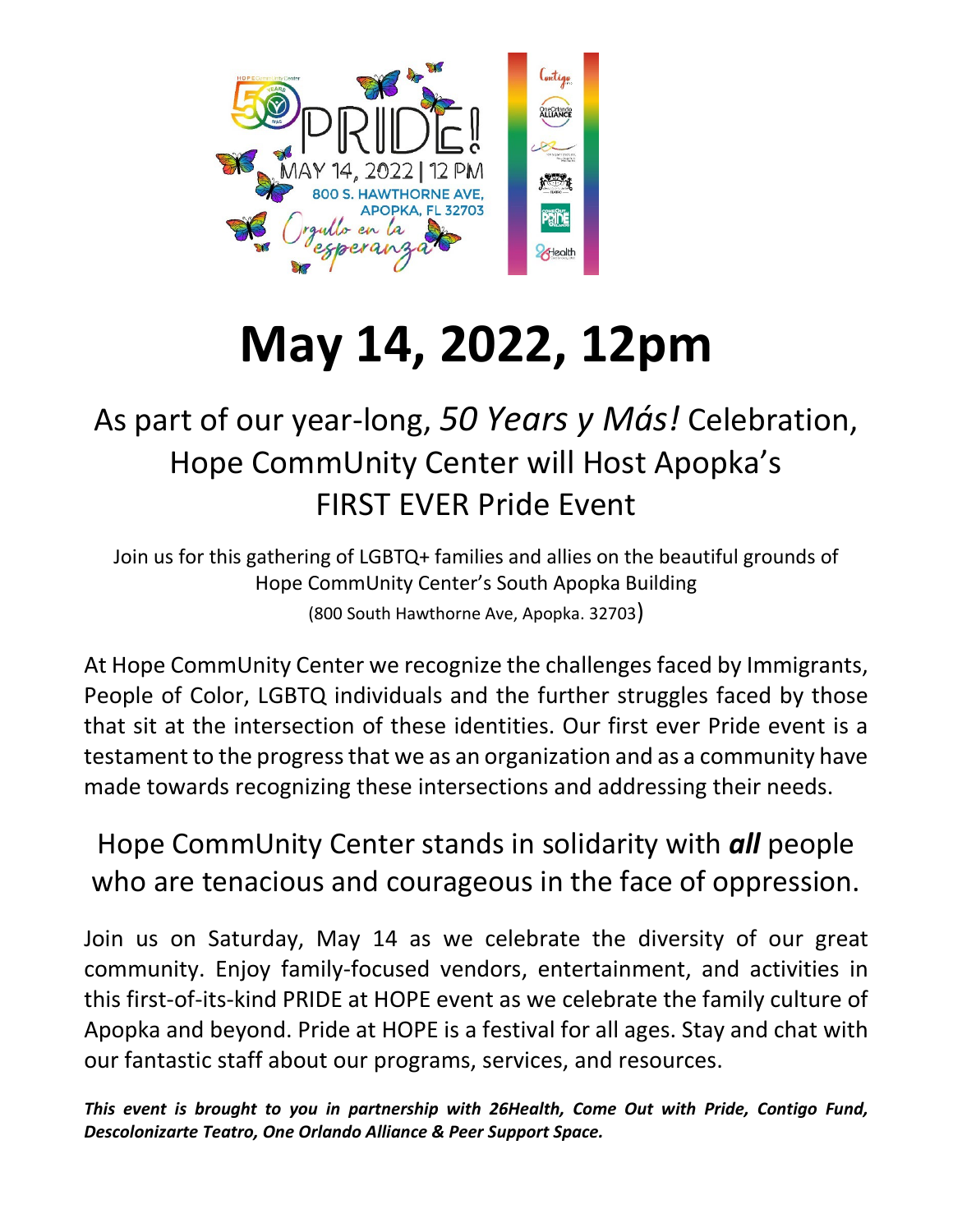### **PRIDE AT HOPE SPONSORSHIPS OPTIONS**

#### **Corporate and Small Business Sponsorship Opportunities Available**

Looking for a way to engage with a diverse and colorful community in Apopka? PRIDE at Hope promises to be a landmark celebration as we mark the 50<sup>th</sup> anniversary of Hope CommUnity Center in Apopka.

#### **CORPORATE SPONSORSHIPS:**

The interest and support by individuals, business, and socially responsible organizations make PRIDE at Hope family festival possible. Through sponsorship, your support enhances the quality of life in Apopka while giving you the opportunity to reach a significant consumer base. Our sponsors are able to connect with a captive audience and target one of the most loyal markets available. Whether it's to promote your brand, build your team, or just to support the community, your sponsorship is targeted multiple times to an audience that is looking for safe, supportive organizations to patronize or become part of.

| <b>SPONSORSHIP LEVELS</b>                                                                                       | <b>History</b><br><b>Maker</b><br>\$5,000 | <b>Equality</b><br><b>Champion</b><br>\$2,500 | <b>Community</b><br><b>Leader</b><br>\$1,000 |
|-----------------------------------------------------------------------------------------------------------------|-------------------------------------------|-----------------------------------------------|----------------------------------------------|
| <b>ONLINE EXPOSURE</b>                                                                                          |                                           |                                               |                                              |
| Listing on sponsorship webpage with logo                                                                        | $\overline{\mathsf{X}}$                   | X                                             |                                              |
| Listing on sponsorship webpage with<br>hyperlink                                                                | $\overline{\mathsf{X}}$                   | X                                             | X                                            |
| <b>BRAND EXPOSURE</b>                                                                                           |                                           |                                               |                                              |
| Logo on Sponsorship poster                                                                                      | $\overline{\mathsf{X}}$                   | X                                             |                                              |
| Named as an event sponsor on press<br>releases & other marketing/promotional<br>materials                       | $\overline{\mathsf{X}}$                   |                                               |                                              |
| Named as festival title sponsor on press<br>releases & other marketing/promotional<br>materials                 | $\overline{\mathsf{X}}$                   |                                               |                                              |
| Named as festival sponsor in social media<br>postings with appropriate tags to company<br>social media accounts | $\overline{\mathsf{x}}$                   | X                                             |                                              |
| Mentioned as sponsor in social media<br>postings                                                                | $\overline{\mathsf{X}}$                   | $\overline{X}$                                | $\overline{\mathsf{X}}$                      |
| <b>RECOGNITION DURING THE EVENT</b>                                                                             |                                           |                                               |                                              |
| Vendor space at the festival                                                                                    | $\overline{\mathsf{X}}$                   | X                                             | X                                            |
| Company announced on stage prior to<br>introducing the performance                                              | $\overline{\mathsf{x}}$                   | X                                             | X                                            |
| Opportunity to display company banner at<br>the festival                                                        | $\overline{\mathsf{X}}$                   | $\overline{X}$                                | X                                            |